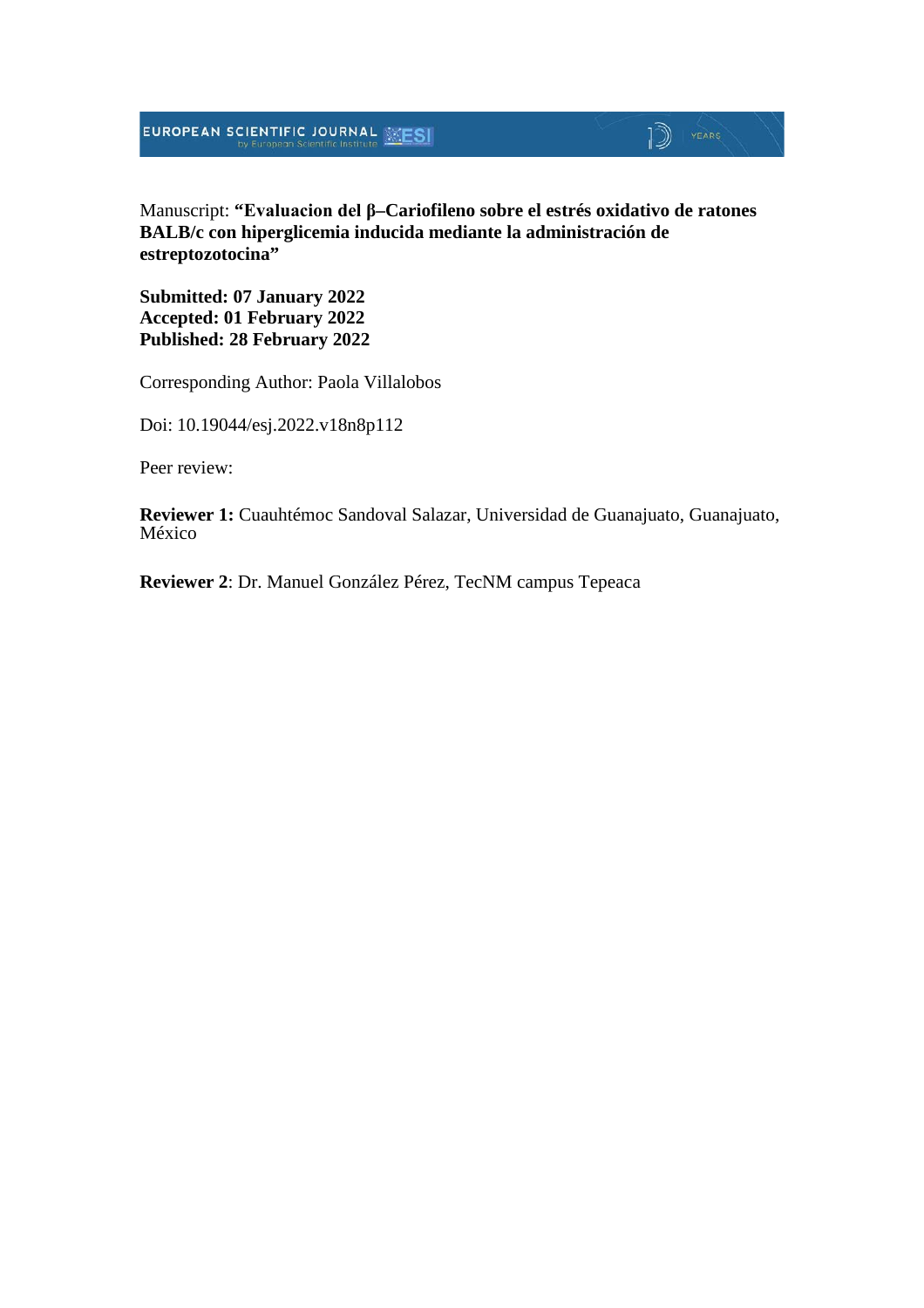## **ESJ** *Manuscript Evaluation Form 2021*

This form is designed to summarize the manuscript peer review that you have completed and to ensure that you have considered all appropriate criteria in your review. Your review should provide a clear statement, to the authors and editors, of the modifications necessary before the paper can be published or the specific reasons for rejection.

Please respond within the appointed time so that we can give the authors timely responses and feedback.

NOTE: ESJ promotes peer review procedure based on scientific validity and technical quality of the paper (not perceived the impact). You are also not required to do proofreading of the paper. It could be recommended as part of the revision. *ESJ editorial office would like to express its special gratitude for your time and efforts. Our editorial team is a substantial reason that stands ESJ out from the crowd!* 

| Reviewer Name: Cuauhtémoc Sandoval<br>Salazar                                                                                                                     |                                                |  |
|-------------------------------------------------------------------------------------------------------------------------------------------------------------------|------------------------------------------------|--|
| University/Country: Universidad de Guanajuato, Guanajuato, México                                                                                                 |                                                |  |
| Date Manuscript Received: January 10, 2022                                                                                                                        | Date Review Report Submitted: January 19, 2022 |  |
| Manuscript Title: Evaluation of $\beta$ -caryophyllene on oxidative stress in BALB / c mice with<br>hyperglycemia induced by the administration of streptozotocin |                                                |  |
| ESJ Manuscript Number: 0151/22                                                                                                                                    |                                                |  |
| You agree your name is revealed to the author of the paper:<br>Yes                                                                                                |                                                |  |
| You approve, your name as a reviewer of this paper, is available in the "review history" of the paper: Yes                                                        |                                                |  |

You approve, this review report is available in the "review history" of the paper: Yes

### **Evaluation Criteria:**

**Please give each evaluation item a numeric rating on a 5-point scale, along with a thorough explanation for each point rating.**

| <i><b>Questions</b></i>                                                    | <b>Rating Result</b><br>[Poor] $1-5$<br>[Excellent] |
|----------------------------------------------------------------------------|-----------------------------------------------------|
| 1. The title is clear and it is adequate to the content of the<br>article. | 5                                                   |
| Yes, is clear and it is adequate                                           |                                                     |
| 2. The abstract clearly presents objects, methods and                      | 5                                                   |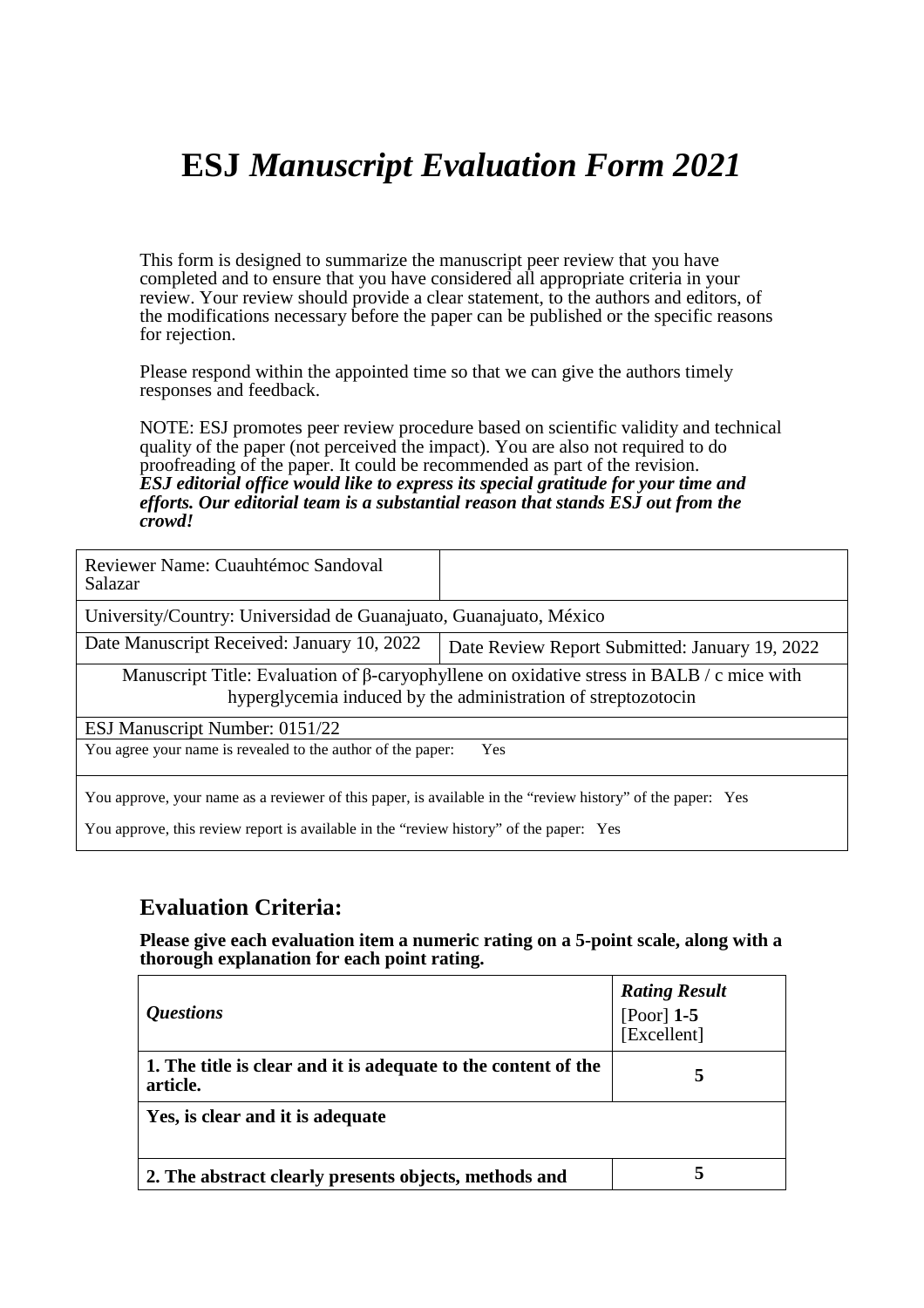| results.                                                                                                                                                                                 |   |  |
|------------------------------------------------------------------------------------------------------------------------------------------------------------------------------------------|---|--|
| Yes, it is clear and contains all the required elements                                                                                                                                  |   |  |
| 3. There are few grammatical errors and spelling<br>mistakes in this article.                                                                                                            | Δ |  |
| Yes, it contains several grammatical errors and need to be corrected                                                                                                                     |   |  |
| 4. The study methods are explained clearly.                                                                                                                                              | 5 |  |
| The methods are clear and present all the experimental techniques used                                                                                                                   |   |  |
| 5. The results are clear and do not contain errors.                                                                                                                                      | 5 |  |
| They are clear and well described. It is recommended to care for the quality of<br>the images                                                                                            |   |  |
| 6. The conclusions or summary are accurate and<br>supported by the content.                                                                                                              |   |  |
| The conclusion is clear; however, it is recommended to increase the applicative<br>use of β-caryophyllene in other chronic degenerative diseases. This is due to the<br>results obtained |   |  |
| 7. The references are comprehensive and appropriate.                                                                                                                                     | 5 |  |
| ( <i>Please insert your comments</i> )                                                                                                                                                   |   |  |
|                                                                                                                                                                                          |   |  |
|                                                                                                                                                                                          |   |  |

## **Overall Recommendation** (mark an X with your recommendation):

| Accepted, no revision needed               |  |
|--------------------------------------------|--|
| Accepted, minor revision needed            |  |
| Return for major revision and resubmission |  |
| Reject                                     |  |

### **Comments and Suggestions to the Author(s): Review some gramatical and abreviation aspects**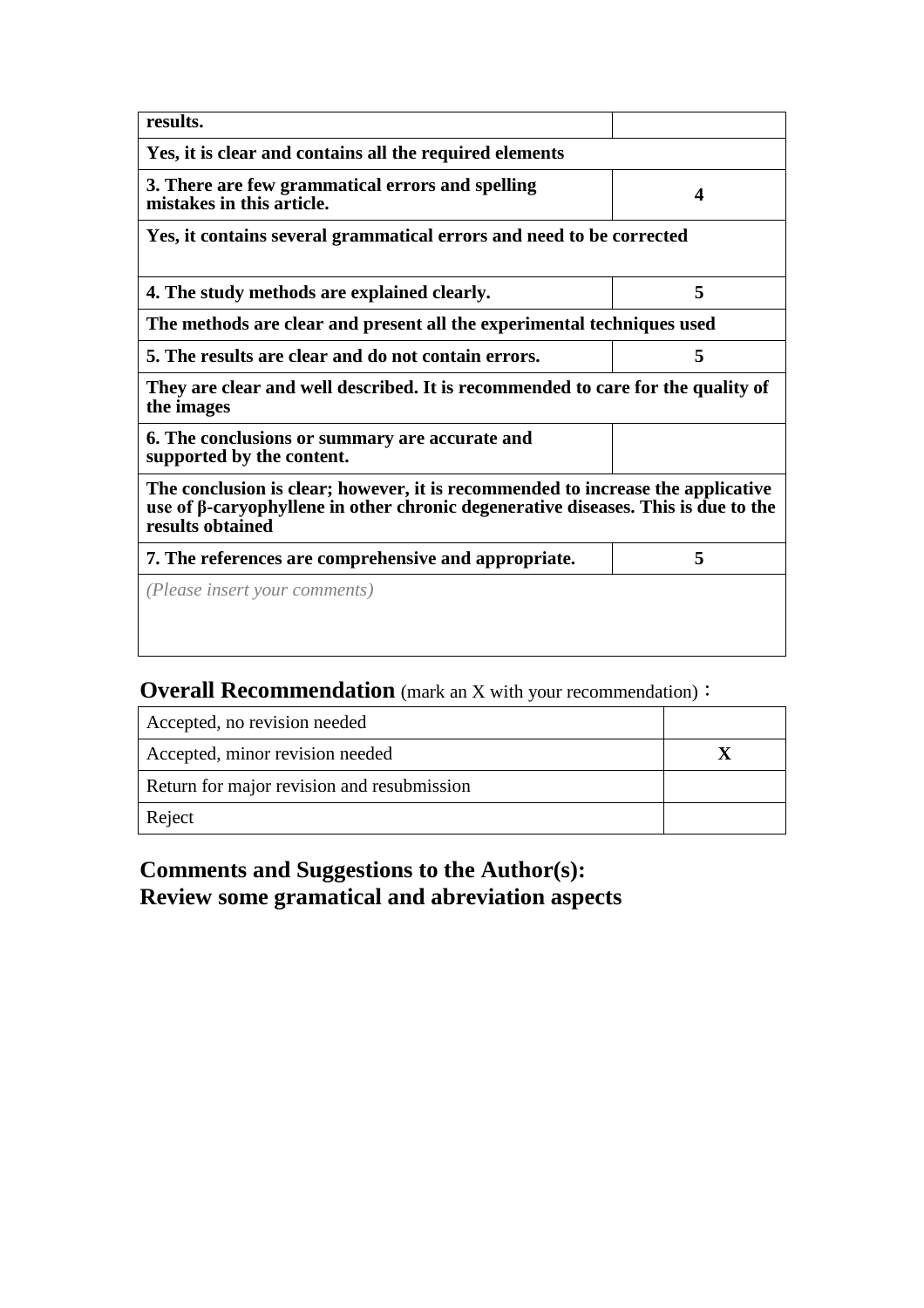# **ESJ** *Manuscript Evaluation Form 2021*

This form is designed to summarize the manuscript peer review that you have completed and to ensure that you have considered all appropriate criteria in your review. Your review should provide a clear statement, to the authors and editors, of the modifications necessary before the paper can be published or the specific reasons for rejection.

Please respond within the appointed time so that we can give the authors timely responses and feedback.

NOTE: ESJ promotes peer review procedure based on scientific validity and technical quality of the paper (not perceived the impact). You are also not required to do proofreading of the paper. It could be recommended as part of the revision. *ESJ editorial office would like to express its special gratitude for your time and efforts. Our editorial team is a substantial reason that stands ESJ out from the crowd!* 

| Reviewer Name: Dr. Manuel González Pérez                                                                                                                                                             |                                             |  |
|------------------------------------------------------------------------------------------------------------------------------------------------------------------------------------------------------|---------------------------------------------|--|
| University/Country:<br>TecNM campus Tepeaca                                                                                                                                                          |                                             |  |
| Date Manuscript Received: 27 enero 2022                                                                                                                                                              | Date Review Report Submitted: 28 enero 2022 |  |
| <b>Manuscript Title:</b>                                                                                                                                                                             |                                             |  |
| ESJ Manuscript Number: 0151/22                                                                                                                                                                       |                                             |  |
| You agree your name is revealed to the author of the paper:<br>Yes                                                                                                                                   |                                             |  |
| You approve, your name as a reviewer of this paper, is available in the "review history" of the paper: Yes<br>You approve, this review report is available in the "review history" of the paper: Yes |                                             |  |

#### **Evaluation Criteria:**

**Please give each evaluation item a numeric rating on a 5-point scale, along with a thorough explanation for each point rating.**

| <i><b>Questions</b></i>                                                    | <b>Rating Result</b><br>[Poor] $1-5$<br>[Excellent] |
|----------------------------------------------------------------------------|-----------------------------------------------------|
| 1. The title is clear and it is adequate to the content of the<br>article. | 5                                                   |
| Si es claro                                                                |                                                     |
| 2. The abstract clearly presents objects, methods and<br>results.          | 4                                                   |